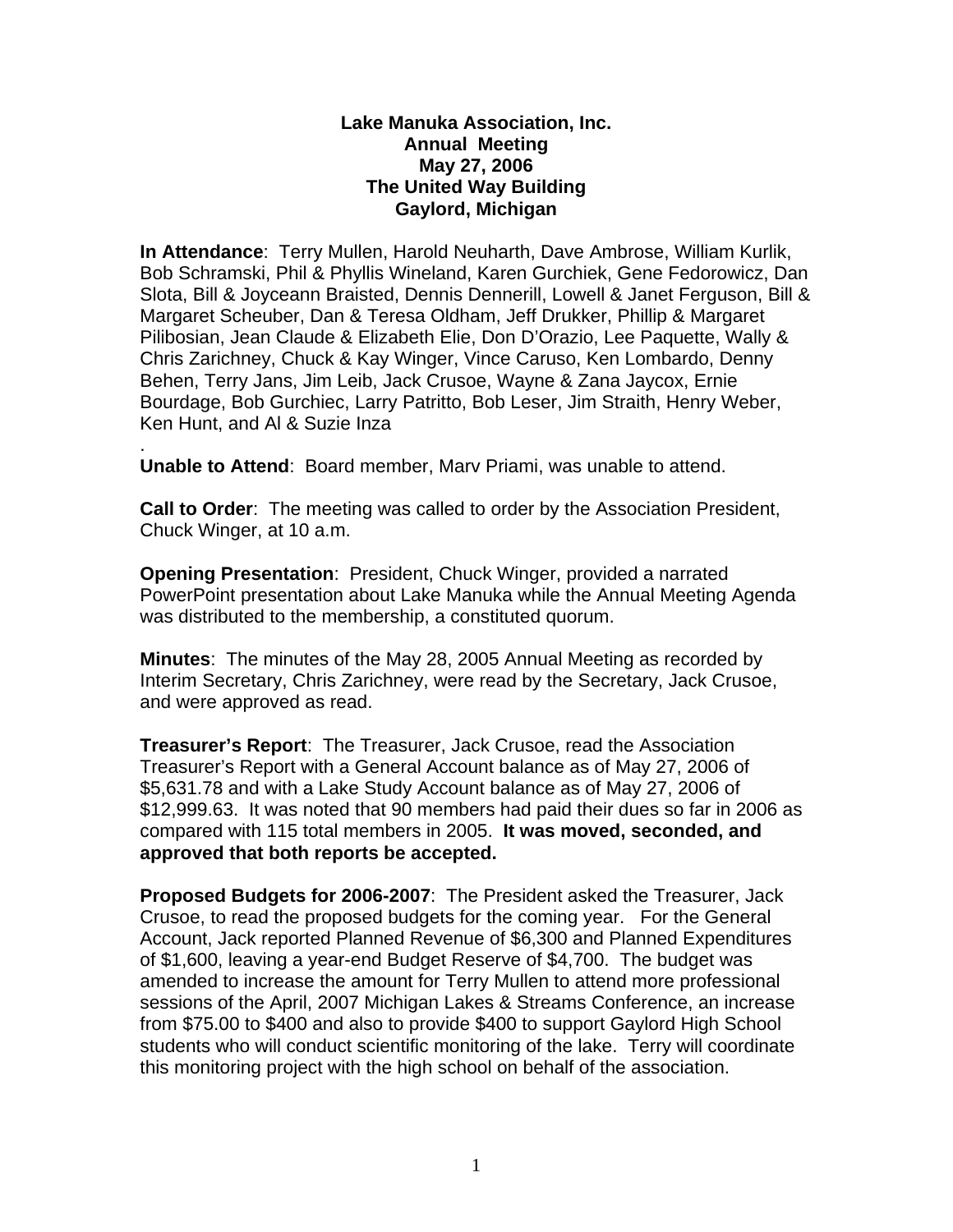**It was moved, seconded, and approved that the Proposed General Account Budget with amended Planned Expenditures of \$2,400 and a year-end Budget Reserve of \$3,900.** 

#### **Officers Reports:**

# **President**

**Introduction of the Board:** Chuck introduced the members of the Board and said that we currently have a Board of eleven members that could be as large as twelve members. This past year the board met five times with only one that did not have a quorum. Additionally, as provided in the Association By-Laws, a number of meetings were held by email.

- **Fiduciary Bonding for Chuck, Kay, and Jack** A bonding policy was purchased for the three officers who handle association money.
- **Lake Improvement Board**  Last summer, the Hayes Township Board was asked to form a Lake Manuka Improvement Board. After consideration of the written proposal the Association provided, the Hayes Township Board, showing much sympathy to our cause, said no. They suggested that our Association organize a lake improvement plan, accumulate signatures of support from the Lake Manuka Community, and then come back to the Hayes Township Board with our request. There are issues to be addressed, such as dealing with township liability to Lake Manuka Assoc. Inc activities.
- **Lake Study** -As a result the Lake Study was proposed to the membership and a great amount of support was shown by 88 members who have so far contributed \$20,625. An Open Forum was held at the Hayes Township Hall during Labor Day weekend 2005, attended by about 60 members. Tony Groves, from Progressive A.E., the firm selected to conduct the Lake Study, spoke about his firm's study plans and the proposed time-line. He will present the final report during another Open Forum, during the Labor Day weekend, 2006.
- **Lake Preservation Committee** The President noted that the Association Board of Directors provides active direction to the lake Preservation Committee.
- **Kolke Creek, Merit Energy Hazardous Cleanup Site** The issue of where Merit Energy might dispose of 1.5 million gallons per day of cleaned-up water extracted from a well site in southern Hayes Township has come before the Association Board three times. The suggestion being that Merit Energy might want to pump the clean water into Manuka Lake if Kolke Creek or other disposal sites are unavailable. The matter was referred to Tony Groves, Progressive A.E., who noted that Lake Manuka is a basin lake and you can't turn off 1.5 million gallons per day. Chuck stated that we are out of the running for this source of water and there are concerns over pollution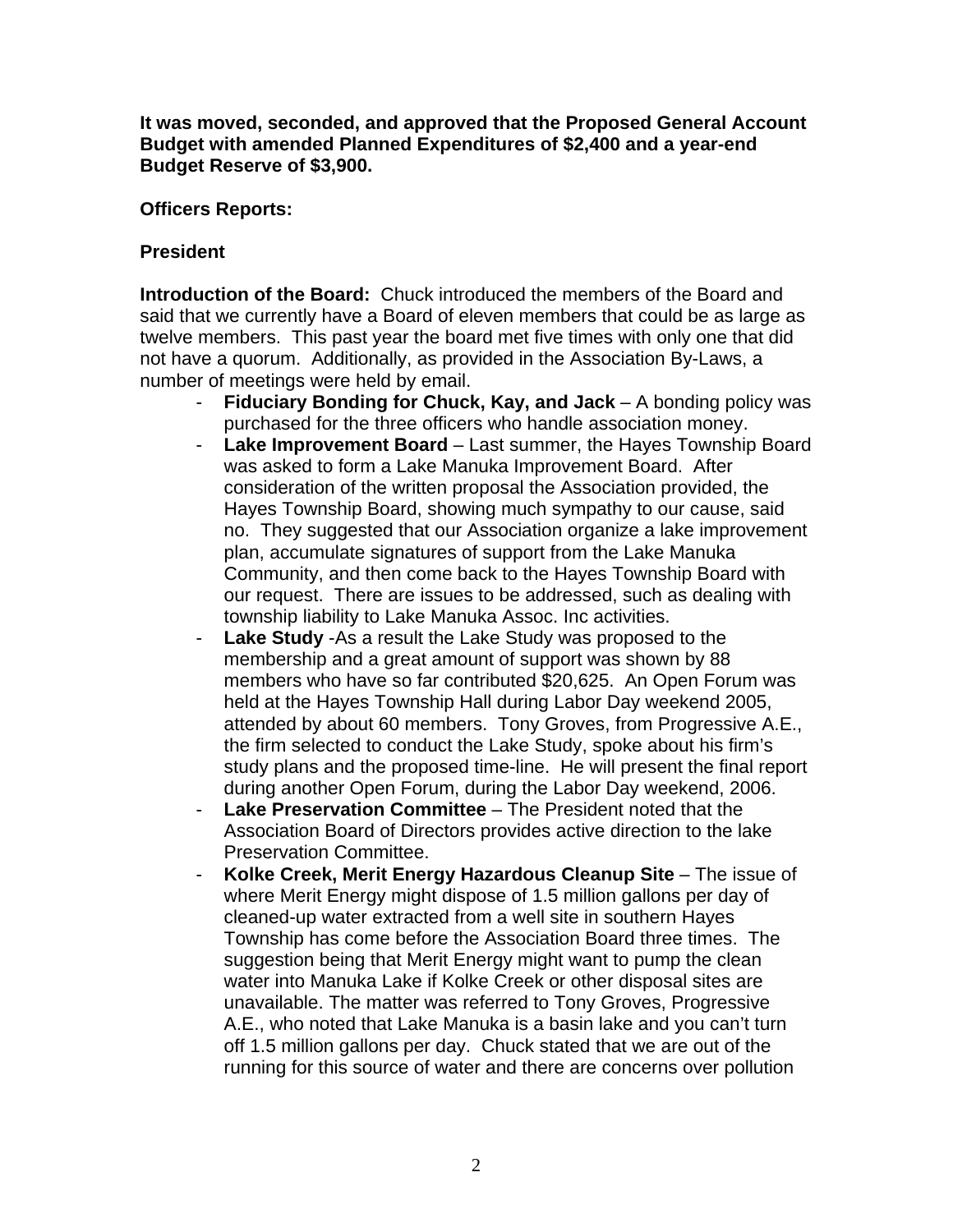from technology failure during the cleaning process that could damage Lake Manuka.

- **2006 Michigan Lakes & Streams Assoc. Meeting** Chuck and Terry Mullen recently attended this meeting in Big Rapids. From his discussion with those from other lake associations, Chuck believes that we have a good association with over one half of the riparian owners as members. Not many other associations are that fortunate. Many were interested in what we have done so far and want to continue participating with us.
- **Association Website**  You might look at the picture with Purtell's dock that is bent. Maybe increased water in the lake this spring helped this to happen. Also, we are looking for someone who is missing a section of dock.

## **Ad Hoc Committee Reports:**

**Wequas lake Committee** - Terry Jans reported that the ponds between Wequas Lake and Lake Manuka are up to the level of when they were dug many years ago. The President acknowledged the excellent work Joe Walker and Terry Jans did on their historical report of Wequas Lake and its relationship to Manuka Lake. The report is on the Association website.

## **Standing Committee Reports**:

**Communications Committee** – Janet Ferguson reported that she had Lake Manuka aerial photographs available for a donation of \$10. She also noted that the website has been up and running for the past few months http://www.lakemanukaassociation.com/ . She noted that Ken Kruger wrote an excellent history for the site. She asked that the attending members review the membership binder that is being circulated to add or correct their information.

**Government Committee** – Bob Gurchiec reported that a written proposal to create a Lake Manuka Improvement Board was given to the Hayes Township board on June 14, 2005. Action on the proposal was tabled until their July 15, 2005, meeting to provide time for review. At that meeting the proposal was not supported but referred back to the association for lake improvement recommendations, costs, and signatures of riparian and Lake Manuka community property owners. They wanted a list of prioritized improvements that are supported by property owners.

A Lake Improvement Board, for our type of lake, is generally composed of two representatives of the township, the County Drain Commissioner, and a property owner. It does not include a representative from the DNR or DEQ, but there still needs to be a relationship with them. The Township takes over projects recommended by the Lake Improvement Board and handles the funding by creating an Assessment District. There must be public hearings and there can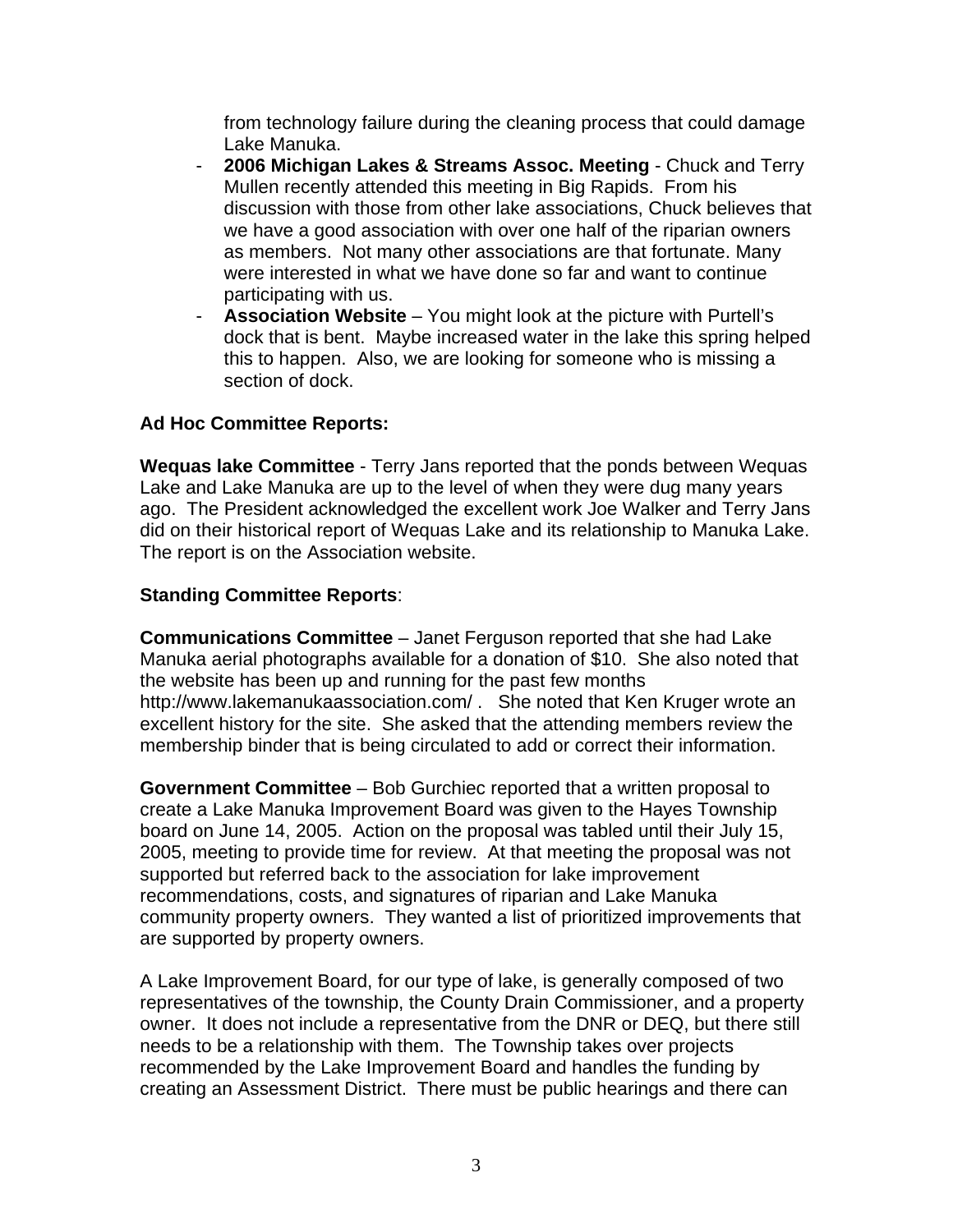be appeals regarding the recommendations of the Lake Improvement Board. Twenty-five percent can be paid up front for projects and the rest can be borrowed. The township can guarantee to the contractor that taxes will be collected to pay for the project. Bonding can be arranged to secure immediate funds. The Lake Improvement Board determines who are included and how much will be paid in the Assessment District. Lake Manuka Association, Inc. becomes a cheerleader in the process.

To establish all of this the members must tell the Board what to do. All of this begins at the Open Forum on Labor Day weekend, 2006, when the Progressive A.E. Report provides us with professional input. A signature sheet will be taken around for interested owners to either support or not support the proposed lake improvement recommendations.

- **Public Boat Launch** – The Township is responsible for the public boat launch. There was no money available last year for improvements. Bob Deising, a member of the association, has been monitoring the site. No action has been taken by the Association Board at this time, but the Board may support some action at a later date.

**Lake Preservation** – Larry Patritto & Terry Mullen reported that the committee's mission was to deal with muck, weeds, lake levels, and water quality. Tony Groves provides us with invaluable input regarding his experience with similar situations, especially the political ramifications. The study is looking at the water levels, quality, watershed, sediment, aquatic vegetation (see attached May 23, 2006, letter for a more detailed update).

- **Date for Open Forum** Members suggested that the Open Forum be held on Saturday, September 2, 2006 if Tony Groves is available. A morning meeting, i.e. 10 a.m., would be preferable to an afternoon or evening meeting. Concern was expressed that many would not be able to attend on Friday evening. The Board agreed to follow this advice.
- **Water Sampling** Terry reported that he spent 2.5 days at the Michigan Lakes and Streams Conference. He said that those attending were just like us, lake riparian owners. He said there are a lot of scientific, environmental, legal, and governmental tie-ins. His experience will allow him to continue to take measurements after the study is completed. He will be studying water clarity, oxygen level, phosphorus levels, and conduct aquatic mapping. He noted that Lake Manuka is a soft water lake and that is unusual. What is relevant is what constitutes a healthy lake.

He noted that there are over 11,000 lakes in Michigan and the state government can't handle them all, so we lake owners must forge a stewardship.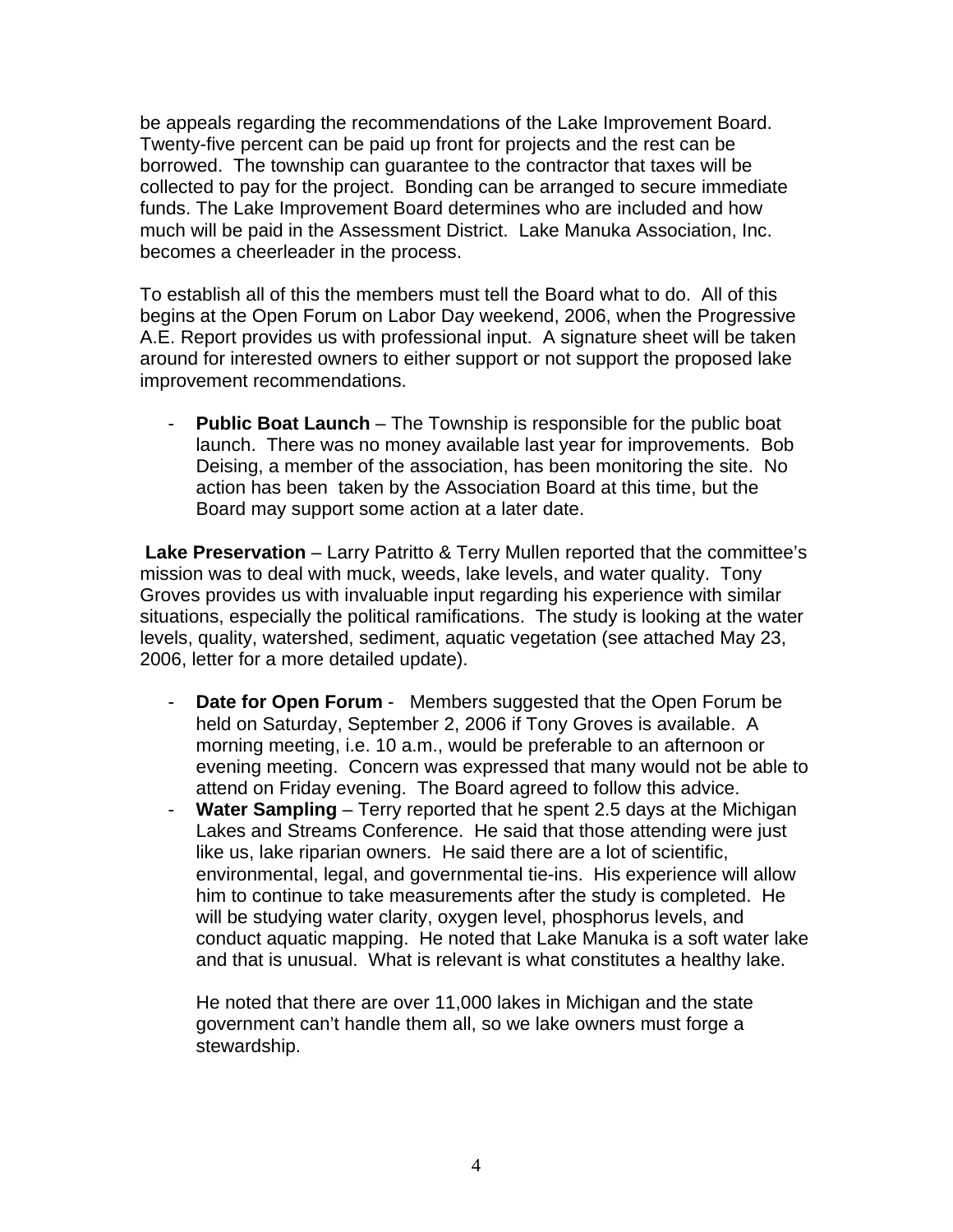Also covered at the meeting were riparian rights, Lake Improvement Boards, and Lake Association Board liability insurance. Boards can be liable for problems that might arise from sponsored or organized events, i.e., picnics, parades, and fireworks. Insurance costs are about \$400 per year for a Board. There are six to eight other organizations, besides ML&S Assoc. that we may want to become involved in.

Locally, he is working with the Gaylord High School Science department to have them help with some of the lake monitoring. This helps create a community tie-in as students conduct testing in a real outside lab each spring and fall.

## **Unfinished Business:**

- **Lake Walk-Around** – Chuck reported that a Lake Walk-Around will occur this year to visually identify property, owners, and dwellings.

#### **New Business:**

- **Boating Laws**  Bob Gurchiec suggested that it would be good to make those who boat on the lake aware of the state Boating Laws. **It was moved, seconded, and unanimously approved to drop off copies door to door of the Boating Rules. It was also moved, seconded, and unanimously approved to publish and display copies of the rules at the public access site with a special emphasis on personal watercraft rules.**
- **Sheriff Patrols of the Lake** It was noted that with this year's available resources the Otsego Sheriff's Department may visit Manuka Lake this summer.
- **Open Forum**  It was suggested that a nice room of sufficient size be rented with Lake Study budget for the Labor Day Open Forum. Chuck indicated that he plans to invite county, township, and Gaylord officials, and senators, representatives, DNR, DEQ, the Governor, the President of the U.S.A., and the press. We want a big crowd he stated. Suggested sites were the Otsego Club, Treetops, and Eagles. It was moved, seconded, and unanimously approved for the Board to spend up to \$200 for a meeting site.
- **Board Member Liability Insurance It was moved, seconded, and unanimously approved to purchase a liability policy of one million dollars for Directors and Officers of the Lake Manuka Association, Inc**. Concern was expressed by a member that the insurance cover individual members.
- **Board Member Elections** Chris Zarichney and Janet Ferguson stepped down from continued service on the Board of Directors. They were thanked by both by the Board and by the membership for their outstanding service. Russ Lesser was nominated for a three year term. With no other